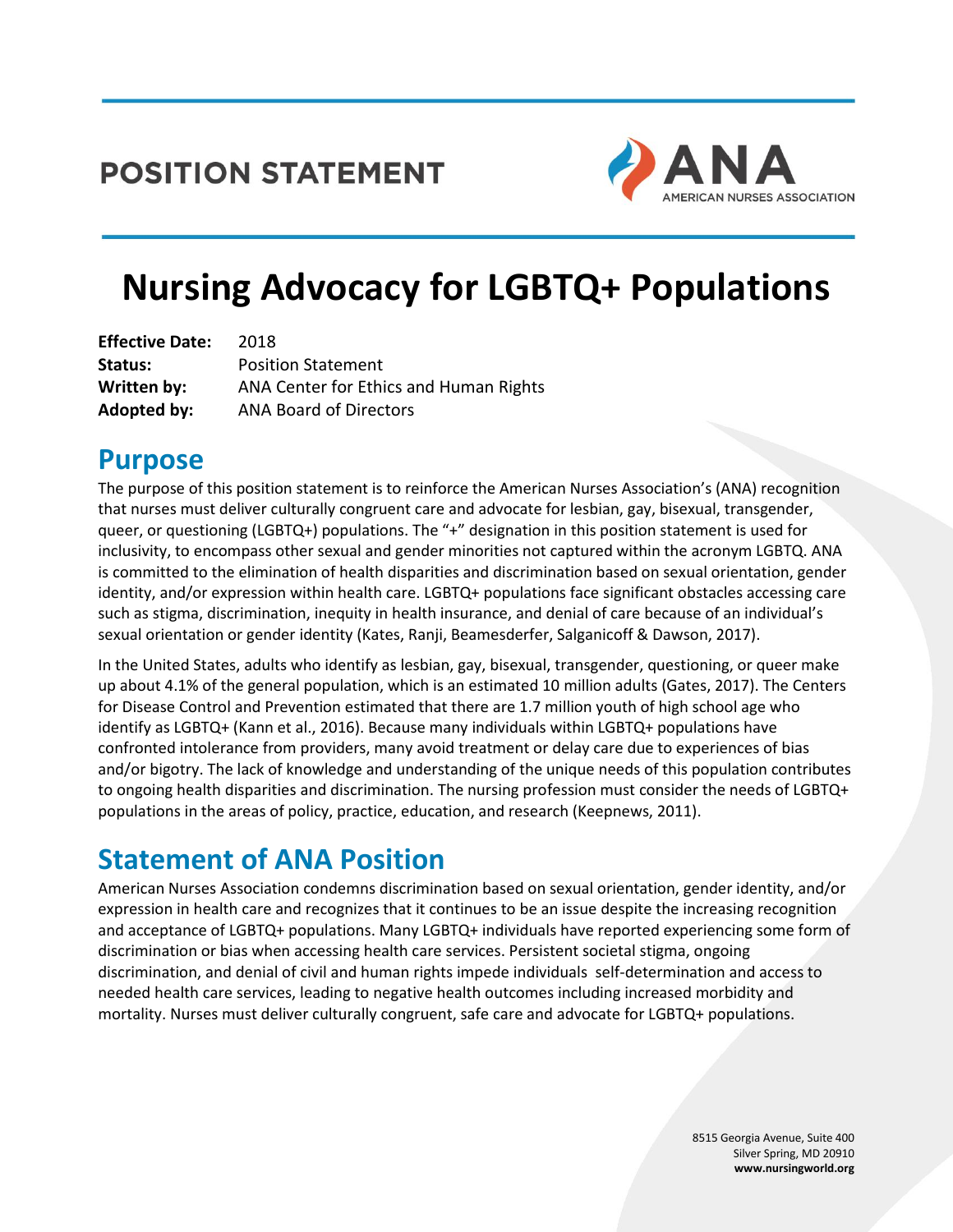## **Code of Ethics for Nurses with Interpretive Statements**

Provision 1 of the *Code of Ethics for Nurses with Interpretive Statements* (ANA, 2015a) asserts: "The nurse practices with compassion and respect for the inherent dignity, worth, and unique attributes of every person" (p. 1). The interpretive statements that accompany this provision affirm that "the need for and right to health care is universal, transcending all individual differences" (p. 1) and that "nurses consider the needs and respect the values of each person in every professional relationship and setting" (p. 1). Nurses are expected to lead in the development, dissemination, and implementation of changes in public and health policies that support protection against discrimination due to sexual orientation, gender identity, and/or expression. The relationship that nurses create with their patients should be one of trust and compassion. Nurses should first identify and then set aside any bias or prejudice in the provision of nursing care. Interpretive Statement 1.2 instructs nurses to consider "factors such as culture, value systems, religious or spiritual beliefs, lifestyle, social support system, sexual orientation, or gender expression, and primary language when planning individual [patient], family and population-centered care" (ANA, 2015a, p. 1). However, these factors must not be used to discriminate or prohibit access to compassionate and highquality care.

The nurse-patient relationship is at the core of health care. Nurses practice with compassion and respect for the human rights of all individuals regardless of sexual orientation, gender identity, and/or expression. As expressed in *Nursing: Scope and Standards of Practice* (ANA, 2015b), nurses are expected to provide culturally congruent, competent, safe, and ethical care to all patients across all settings. Culturally congruent practice is the application of evidence-informed nursing that is in agreement with the cultural values, beliefs, worldview, and practices of patients and other stakeholders (ANA, 2015b). To demonstrate cultural congruence and safe practice, nurses must advocate for patient centered treatment, equal access, equal services, and equal resources for all populations that may be adversely affected by bias or prejudice. Nurses have an ethical duty to honor and respect the identities, beliefs, values, and decisions of all patients (ANA, 2015a).

#### **Background**

The Vision of *Healthy People 2030* is "a society in which all people achieve their full potential for health and well-being across the lifespan" (Office of Disease Prevention and Health Promotion, 2017, p. 3). This includes the goal of eradicating health disparities and achieving health equity. To reduce the health disparities experienced by LGBTQ+ individuals, there is a need for research on the specific health care needs of unique groups within LGBTQ+ populations. Nurses have investigated best practices in the care of LGBTQ+ elders and created guidelines and policies for chief nursing officers, which supports appropriate culturally congruent care in maternity transgender clients, and knowledge levels of best practices care and curricular inclusion of LGBTQ+ populations in nursing faculty and nursing curricula (Echezona-Johnson, 2017; Lim, Brown & Kim, 2014; Lim, Johnson & Eliason, 2015; Klotzbaugh & Spencer, 2015; Strong & Folse, 2015; Zelle & Arms, 2015).

The U.S. National Library of Medicine (2018) defines health care disparities as the differences in access to or availability of facilities and services. Researchers have demonstrated that health care disparities are prevalent for those in LGBTQ+ populations: lack of knowledge on the part of providers in delivering care to this population, marginalization isolation, and stigma are some of the reasons that access remains an issue for many LGBTQ+ clients (Lim, Brown & Kim, 2014). Health status disparities refer to the variation in rates of disease occurrence and disabilities between defined population groups. Numerous disparities within LGBTQ+ populations exist in relation to disease patterns and behaviors affecting health (Schenck-Gustafsson, DeCola, Pfaff & Pisetsky, 2012). For example, LGBTQ+ youth are two to three times more likely to attempt suicide and are more likely to be homeless than their heterosexual peers (National LGBT Health Education Center, n.d.). They are also at higher risk for acquiring HIV and other sexually transmitted diseases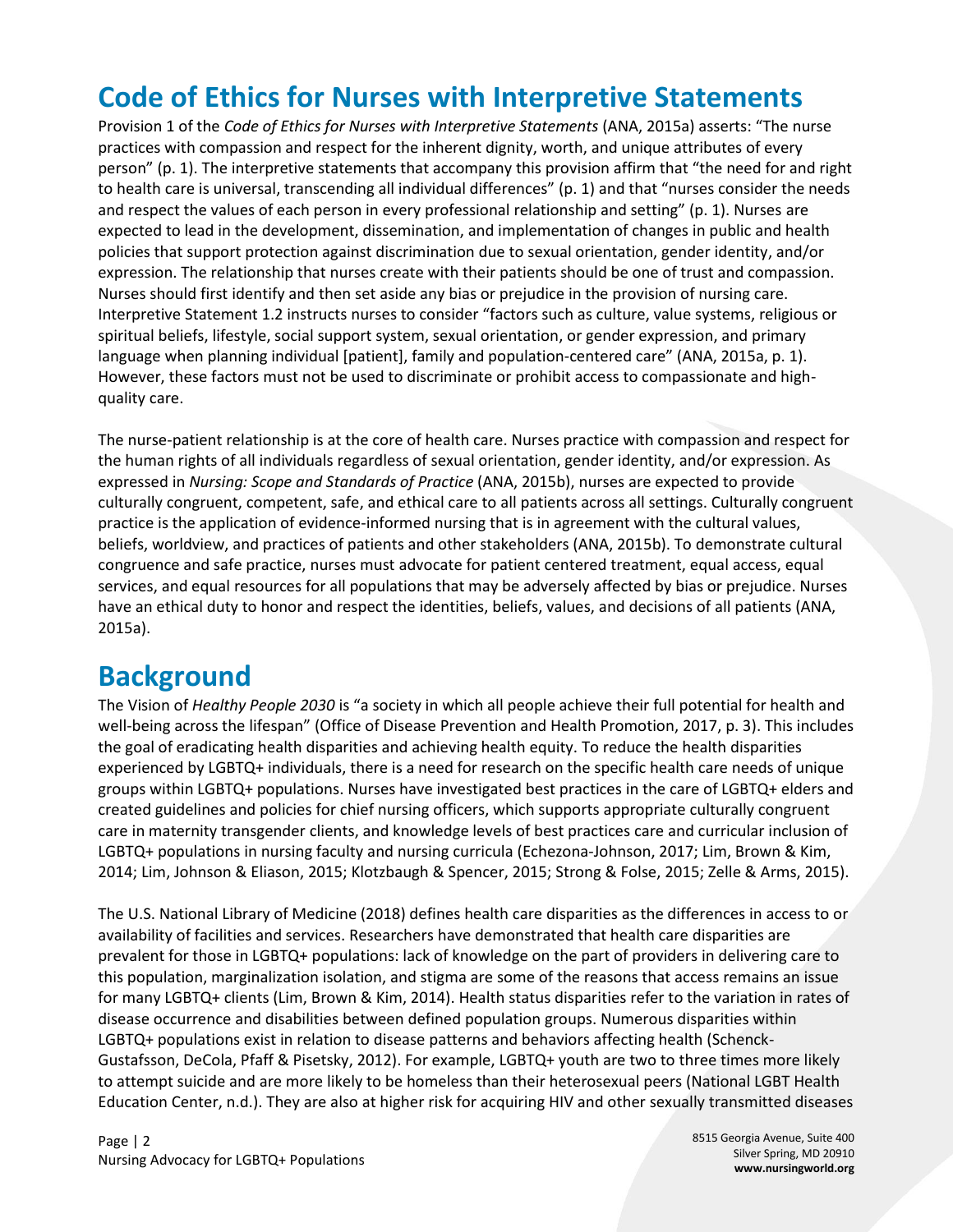(STDs) and are more likely to be bullied (National LGBT, n.d.). Gay men and other men who have sex with men (MSM) are at higher risk of contracting HIV and STDs, especially among communities of color (National LGBT, n.d.). LGBTQ+ individuals are more likely to smoke; they also have higher rates of alcohol or other substance use, depression, and anxiety (National LGBT, n.d.). Elderly LGBTQ+ individuals face additional barriers to health care because of isolation, diminished family support, and reduced availability of social services (National LGBT, n.d.). Of approximately 8% of LGBTQ+ individuals surveyed, nearly 27% of transgender and gender-nonconforming individuals, and almost 20% of HIV-positive individuals, reported being denied necessary health care (National Women's Law Center, 2014). Thus, disparities are not caused by one's sexual identity; rather, sexual orientation-related health discrimination and disadvantages create health disparities (Cochran, Björkenstam, & Mays, 2016). The Institute of Medicine has found these health disparities to be one of the main gaps in health disparities research (Institute of Medicine of the National Academies, 2011).

The National Academy of Medicine (NAM) (formerly Institute of Medicine) convened a committee of experts to assess current knowledge of the health status, experiences, and unique needs of members of LGBTQ+ populations, to identify research gaps and opportunities, and to prepare an agenda for National Institutes of Health-sponsored research (Institute of Medicine of the National Academies, 2011). The resulting NAM report recognized the lack of data needed to build a base of evidence about the needs and health concerns of LGBTQ+ populations. One of the goals of the *Healthy People 2020* plan is to "Improve the health, safety, and well-being of lesbian, gay, bisexual, and transgender (LGBT) individuals" (Healthy People 2020, 2014). In 2016, the National Institute of Minority Health and Health Disparities officially designated lesbian, gay, bisexual, and transgender populations as populations of focus for health disparity research (Dept. of Health and Human Services, 2016). The Fenway Institute's National LGBT Education Center, the research, training, and health policy division of Fenway Health, has identified health disparities such as the prevalence of HIV/STDs; the high prevalence of tobacco, alcohol, and other substance use; and barriers to health, resulting from isolation and lack of social services and culturally competent providers (The Fenway Institute, 2016). The Joint Commission, in its *Field Guide, Advancing Effective Communication, Cultural Competence, and Patient- and Family-Centered Care for the LGBT Community* (2011), identified practices and strategies to help build trust among health care providers and hospitals and LGBTQ+ patients and families. It provides additional guidance for making a safe, welcoming, and inclusive health care environment (The Joint Commission, 2011).

In 2011, the Centers for Medicare & Medicaid Services finalized federal regulations protecting hospital patients' rights to choose their visitors and prohibiting discrimination in visitation based on sexual orientation and gender identity. The guidance supports the rights of patients to designate the person of their choice to make medical decisions on their behalf in cases of incapacity, regardless of sexual orientation, gender identity, and/or expression (Centers for Medicare & Medicaid Services, 2011).

## **History/Previous Position Statements**

ANA first took an official stance against anti-LGBT discrimination in 1978, when its House of Delegates (HOD) adopted a resolution supporting legislation to bar discrimination based on sexual orientation (American Nurses Association Convention '78, 1978). In 1980, the HOD reiterated this position (American Nurses Association Convention '80, 1980).

With the emergence of the HIV/AIDS epidemic in the 1980s, nurses and nursing organizations responded to provide and support evidence-informed approaches to combating the epidemic and opposing discrimination against people with HIV/AIDS (ANA, 1988, 1992a). Addressing the epidemic—particularly in its early days required confronting antigay bias in the general population and within the nursing profession.

8515 Georgia Avenue, Suite 400 Silver Spring, MD 20910 **www.nursingworld.org**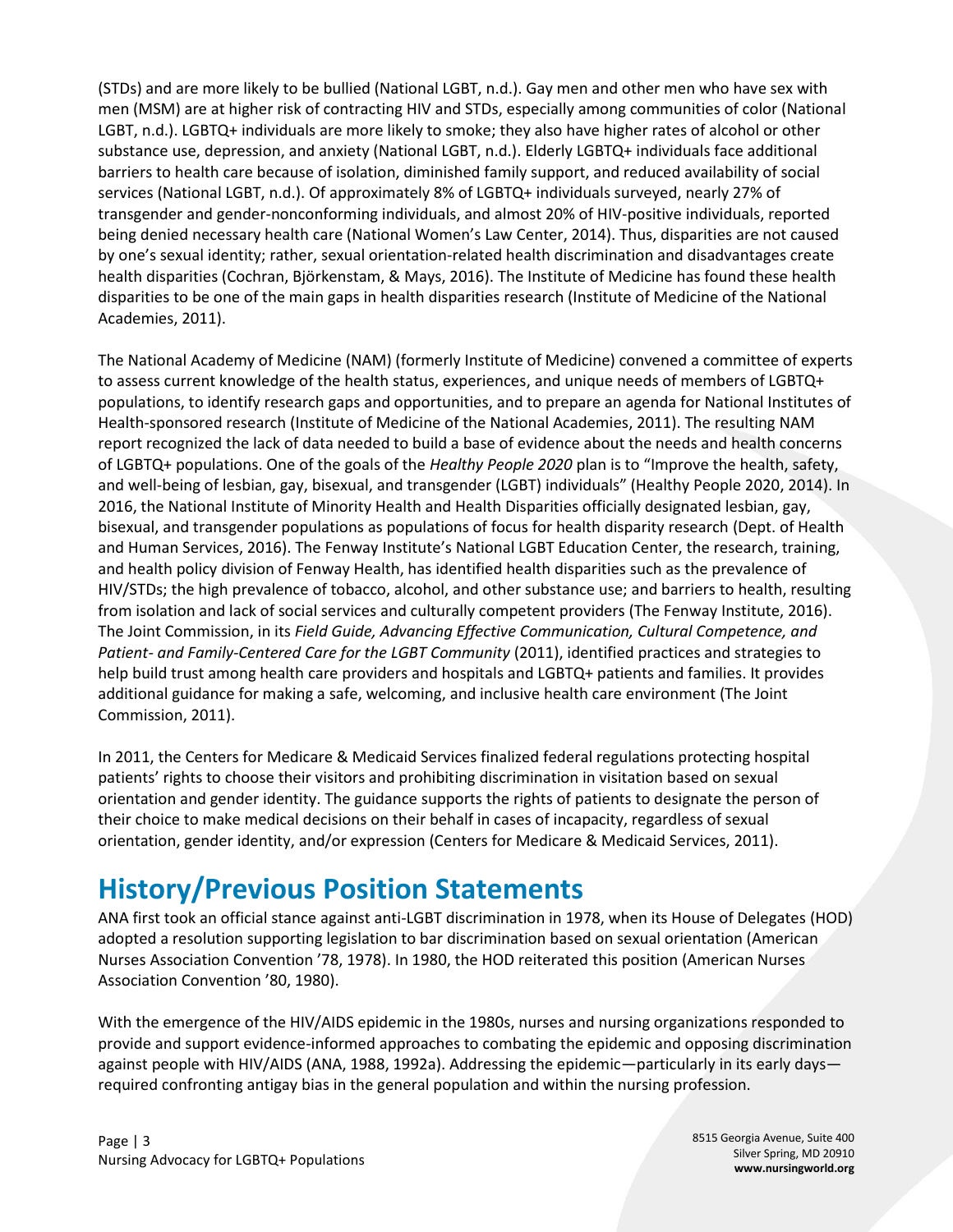In 1992, the ANA House of Delegates voted to oppose policies barring gay and lesbian individuals from serving in the U.S. military (ANA, 1992b). After the military's ban on gay and lesbian service members was modified into a "don't ask, don't tell" policy, ANA supported efforts to repeal that policy (ANA, 2010). This ban ended in 2016. In 2017, executive attempts to create a ban on transgender individuals serving in the military were unsuccessful. ANA again advocated in support of equality and human rights for LGBTQ+ populations serving in the military (ANA, 2017).

The American Academy of Nursing initiated an Expert Panel on LGBTQ Health in 2011 (AAN, n.d.). Since that time, the Academy has adopted several position statements on LGBTQ health, including *Position statement: Employment discrimination based on sexual orientation and gender identity* (Expert Panel on LGBTQ Health, 2015a), *American Academy of Nursing* p*osition statement on reparative therapy* (Expert Panel on LGBTQ Health, 2015b), and *Same-sex partnership rights: Health care decisiomaking and hospital visitation* (Expert Panel on LGBTQ Health, 2015c). Other nursing organizations have adopted positions addressing concerns among LGBTQ+ populations, including the International Society for Psychiatric-Mental Health Nurses (2010), the National Association of School Nurses (2017), and the National Student Nurses Association (2016).

### **Recommendations**

- 1. ANA supports efforts to defend and protect the human and civil rights of all members of LGBTQ+ populations.
- 2. ANA advocates for the rights of all members of LGBTQ+ populations to live, work, study, or serve in the armed services without discrimination or negative activities, such as bullying, violence, incivility, harassment, or bias.
- 3. ANA affirms the need for nurses in all roles and settings to provide culturally congruent, competent, sensitive, safe, inclusive, and ethical care to members of LGBTQ+ populations, as well as to be informed and educated about the provision of culturally competent care.
- 4. ANA condemns any discrimination based on sexual orientation, gender identity, and/or gender expression in access to or provision of health care.
- 5. ANA advocates for:
	- Patients and families in LGBTQ+ populations to have equal rights for surrogate decisionmaking, visiting privileges, and access to loved ones when undergoing care or when hospitalized.
	- Patient information assessment, forms, and other ways of collecting patient demographics (e.g., electronic health records) that use best practice means of collecting sexual orientation and gender identity patient data so that appropriate clinical and culturally sensitive care is provided and preferred pronouns are used. It is understood that sexual orientation and gender identity patient information should be considered private patient information shared on a need-to-know basis.
	- Policies and legislation that support equal access to high-quality, culturally congruent health care for LGBTQ+ populations.
	- Research and interventions aimed at improving the health, wellness, and needs of LGBTQ+ populations, including collection of sexual orientation, gender identity, and/or expression in research studies.
	- Nurse educators that will help fill the void in knowledge by incorporating the issues of the LGBTQ+ populations as part of nursing curriculum.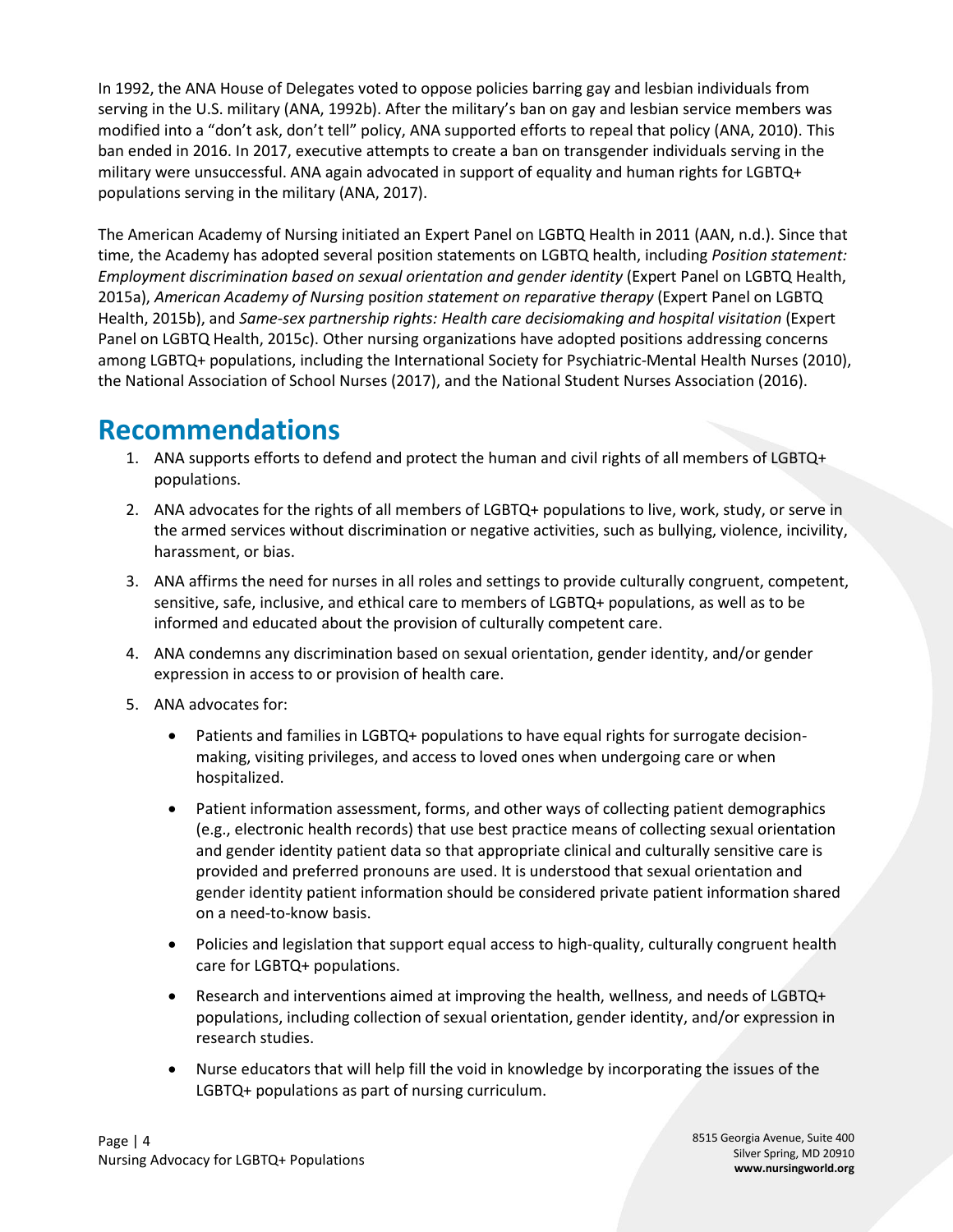- Efforts to promote and advocate for public policy that is aimed at improved access to culturally sensitive, high-quality care and treatment of members of LGBTQ+ populations.
- Federal funding to continue appropriate research of LGBTQ+ populations.
- Making behavioral health services available that specifically address LGBTQ+ health.
- The application of ANA's *Code of Ethics for Nurses with Interpretive Statements* to ensure unwavering, culturally sensitive, inclusive, unbiased, and nondiscriminatory care of members of LGBTQ+ populations.
- Strategies to educate nurses about the potential impact of personal bias, whether conscious or unconscious, particularly involving the care of LGBTQ+ populations.
- Identification of strategies to raise nurses' competency in addressing the needs of LGBTQ+ populations.
- Support for nurses and other health care providers who are bullied or witness others being bullied or discriminated against.
- Nursing education that includes population health education about systemic inequality, barriers, patient-specific care, and interventions for LGBTQ+ populations.
- Nursing program accreditors and state boards of nursing that approve nursing program curricula to require inclusion of content on LGBTQ+ populations, including standardized gender-neutral terminology and documentation.

#### **References**

American Academy of Nursing (n.d.). Expert Panel on LGBTQ Health. Retrieved from [http://www.aannet.org/expert](http://www.aannet.org/expert-panels/ep-lgbtq-health)[panels/ep-lgbtq-health](http://www.aannet.org/expert-panels/ep-lgbtq-health)

- American Nurses Association. (1988). *Personal Heroism, Professional Activism: Nursing and the Battle Against AIDS*. Kansas City, MO: ANA.
- American Nurses Association. (1992a). *Compendium of HIV/AIDS Position Statements, Policies, and Documents*. Washington, DC: ANA.
- American Nurses Association. (1992b). *Discrimination Against Gays and Lesbians by Military*. Washington, DC: ANA.

American Nurses Association. (2010). *ANA applauds House action to repeal 'Don't Ask, Don't Tell.'* [Press release].

American Nurses Association. (2015a). *Code of Ethics for Nurses with Interpretive Statements.* Silver Spring, MD: <http://nursingworld.org/Code-of-ethics>

American Nurses Association. (2015b). *Nursing: Scope and Standards of Practice 3rd ed*. Silver Spring, MD: Nursesbooks.org.

American Nurses Association. (2017, July 28). *Statement in support of equality and human rights for the LGBTQ community.* [Press release]. Retrieved fro[m https://www.nursingworld.org/news/news-releases/2017-news-releases/statement-in](https://www.nursingworld.org/news/news-releases/2017-news-releases/statement-in-support-of-equality-and-human-rights-for-the-lgbtq-community)[support-of-equality-and-human-rights-for-the-lgbtq-community](https://www.nursingworld.org/news/news-releases/2017-news-releases/statement-in-support-of-equality-and-human-rights-for-the-lgbtq-community)

American Nurses Association Convention '78. (1978). *American Journal of Nursing, 78*(7), 1231-1246.

American Nurses Association Convention '80. (1980). *American Journal of Nursing, 80*(7), 1317-1332.

Centers for Medicare & Medicaid Services. (Sept. 8, 2011). *Medicare steps up enforcement of equal visitation and representation rights in hospitals*. Retrieved from [https://www.cms.gov/newsroom/mediareleasedatabase/press](https://www.cms.gov/newsroom/mediareleasedatabase/press-releases/2011-press-releases-items/2011-09-08.html)[releases/2011-press-releases-items/2011-09-08.html](https://www.cms.gov/newsroom/mediareleasedatabase/press-releases/2011-press-releases-items/2011-09-08.html)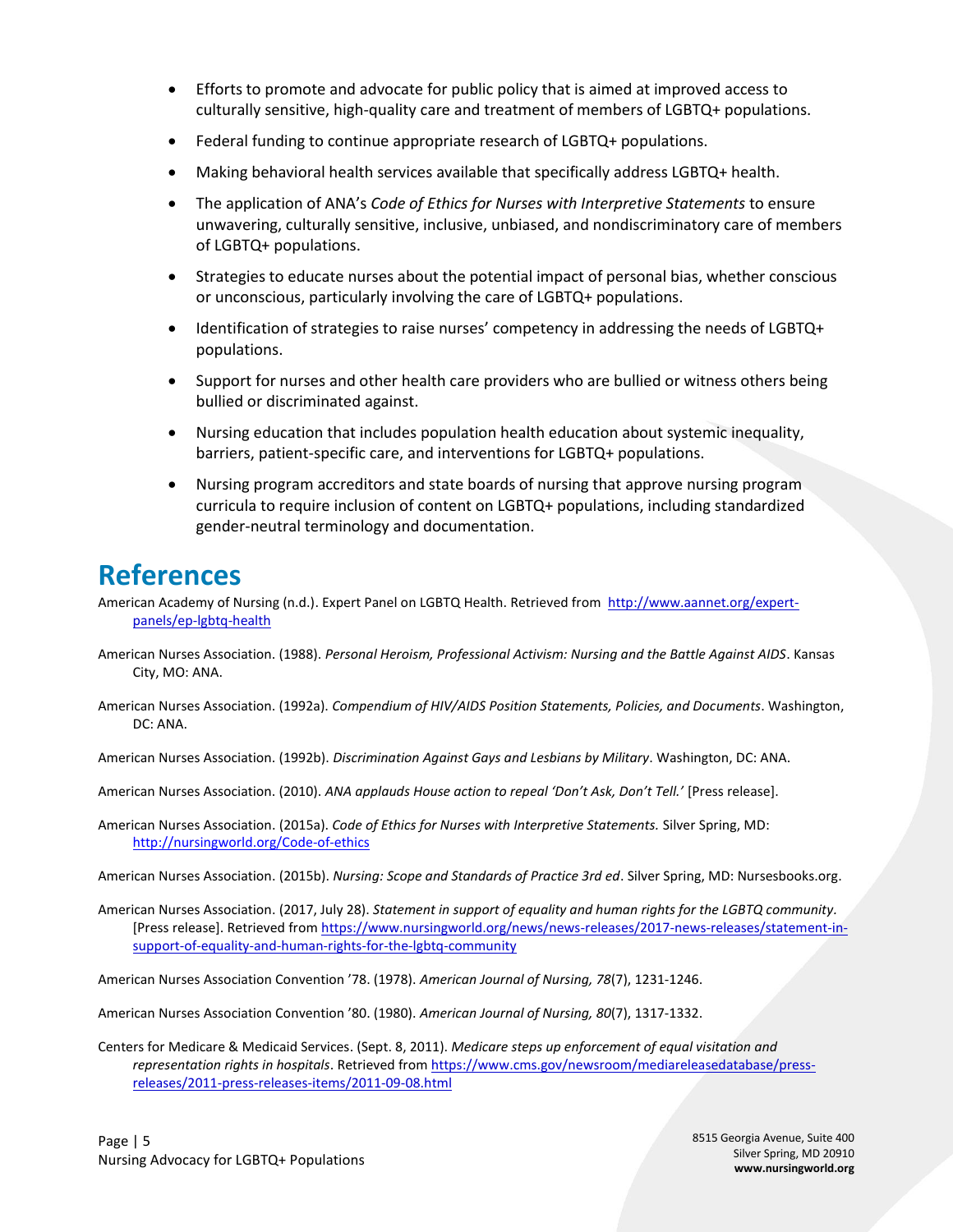- Cochran, S. D., Björkenstam, C., & Mays, V. M. (2016). Sexual orientation and all-cause mortality among US adults aged 18 to 59 Years, 2001–2011. *American Journal of Public Health, 106*(5), 918-920.
- Department of Health and Human Services. (2016). *Advancing LGBT Health and Well-being: 2016 Report of the HHS LGBT Policy Coordinating Committee*. Retrieved fro[m https://www.hhs.gov/sites/default/files/2016-report-with-cover.pdf](https://www.hhs.gov/sites/default/files/2016-report-with-cover.pdf)
- Echezona-Johnson, C. (2017). Evaluation of lesbian, gay, bisexual, and transgender knowledge in basic obstetrical nursing education. *Nursing Education Perspectives, 38*(3), 138-142.
- Expert Panel on LGBTQ Health. (2015a). American Academy of Nursing. Position statement: Employment discrimination based on sexual orientation and gender identity. *Nursing Outlook*, *63*(3), 366. doi: <https://doi.org/10.1016/j.outlook.2015.02.005>
- Expert Panel on LGBTQ Health. (2015b). American Academy of Nursing position statement on reparative therapy. *Nursing Outlook, 63*(3), 368. doi: <https://doi.org/10.1016/j.outlook.2015.03.003>
- Expert Panel on LGBTQ Health. (2015c). American Academy of Nursing. Same-sex partnership rights: Health care decision making and hospital visitation. *Nursing Outlook, 63*(1), 95. doi: <https://doi.org/10.1016/j.outlook.2014.12.016>
- The Fenway Institute. (n.d.). *The National LGBT health Education Center*. Retrieved fro[m http://fenwayhealth.org/the](http://fenwayhealth.org/the-fenway-institute/education/the-national-lgbt-health-education-center)[fenway-institute/education/the-national-lgbt-health-education-center](http://fenwayhealth.org/the-fenway-institute/education/the-national-lgbt-health-education-center)
- Gates, G. (2017). *In US, more adults identifying as LGBT. Gallup*. Retrieved fro[m http://www.gallup.com/poll/201731/lgbt](http://www.gallup.com/poll/201731/lgbt-identification-rises.aspx?g_source=lgbt&g_medium=search&g_campaign=tiles)[identification-rises.aspx?g\\_source=lgbt&g\\_medium=search&g\\_campaign=tiles](http://www.gallup.com/poll/201731/lgbt-identification-rises.aspx?g_source=lgbt&g_medium=search&g_campaign=tiles)
- Healthy People 2020. (2014). Lesbian, Gay, Bisexual, and Transgender Health. Retrieved from <https://www.healthypeople.gov/2020/topics-objectives/topic/lesbian-gay-bisexual-and-transgender-health>
- Institute of Medicine of the National Academies. (2011). *The health of lesbian, gay, bisexual, and transgender people: Building a foundation for better understanding*. Retrieved fro[m http://nationalacademies.org/hmd/reports/2011/the-health-of](http://nationalacademies.org/hmd/reports/2011/the-health-of-lesbian-gay-bisexual-and-transgender-people.aspx)[lesbian-gay-bisexual-and-transgender-people.aspx](http://nationalacademies.org/hmd/reports/2011/the-health-of-lesbian-gay-bisexual-and-transgender-people.aspx)
- International Society of Psychiatric-Mental Health Nurses. (2010). *Position Statement on Reparative Therapy*. Retrieved from <http://www.ispn-psych.org/assets/docs/ps-reparativetherapy.pdf>
- The Joint Commission. (2011). *Advancing effective communication, cultural competence, and patient- and family-centered care for the lesbian, gay, bisexual, and transgender (LGBT) Community: A Field Guide*. Oakbrook Terrace, IL: The Joint Commission. Retrieved fro[m https://www.jointcommission.org/assets/1/18/LGBTFieldGuide\\_WEB\\_LINKED\\_VER.pdf](https://www.jointcommission.org/assets/1/18/LGBTFieldGuide_WEB_LINKED_VER.pdf)
- Kann, L., Olsen, E., McManus, T., Harris, W., Shanklin, S., Flint, K.,…Zaza, S. (2016). Sexual Identity, Sex of Sexual Contacts, and Health-Related Behaviors Among Students in Grades 9–12—United States and Selected Sites, 2015. *MMWR Surveillance Summaries, 65*(2-81).
- Kates, J., Ranji, U., Beamesder, A., Salganicoff, A., & Dawson, L. (August 2017). *Health and Access to Care and Coverage for Lesbian, Gay, Bisexual, and Transgender Individuals in the U.S.* (Issue brief). Kaiser Family Foundation. Retrieved from <http://files.kff.org/attachment/Issue-Brief-Health-and-Access-to-Care-and-Coverage-for-LGBT-Individuals-in-the-US>
- Keepnews, D.M. (2011). Lesbian, gay, bisexual, and transgender health issues and nursing: Moving toward an agenda. *Advances in Nursing Science, 34*(2), 163-170.
- Klotzbaugh, R., & Spencer, G. (2015). Cues-to-Action in Initiating Lesbian, Gay, Bisexual, and Transgender-Related Policies Among Magnet Hospital Chief Nursing Officers: A Demographic Assessment. *Advances in Nursing Science, 38*(2), 110- 120.
- Lim, F. A., Brown Jr., D. V., & Kim, S. M. J. (2014). CE: Addressing health care disparities in the lesbian, gay, bisexual, and transgender population: A review of best practices. *AJN The American Journal of Nursing*, *114*(6), 24-34.